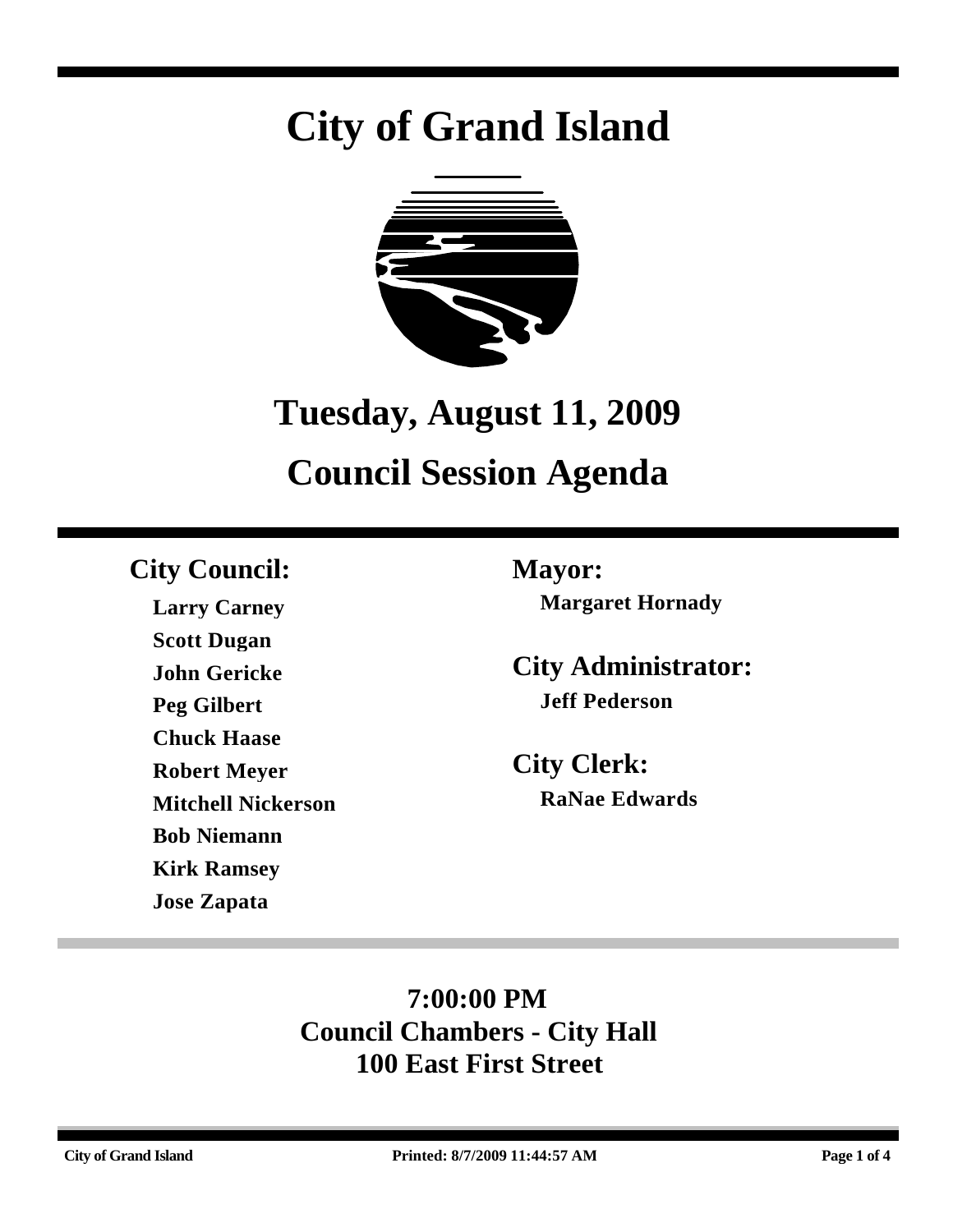#### **Call to Order**

**This is an open meeting of the Grand Island City Council. The City of Grand Island abides by the Open Meetings Act in conducting business. A copy of the Open Meetings Act is displayed in the back of this room as required by state law.**

**The City Council may vote to go into Closed Session on any agenda item as allowed by state law.**

#### **Invocation**

**Pledge of Allegiance**

**Roll Call**

#### **A - SUBMITTAL OF REQUESTS FOR FUTURE ITEMS**

**Individuals who have appropriate items for City Council consideration should complete the Request for Future Agenda Items form located at the Information Booth. If the issue can be handled administratively without Council action, notification will be provided. If the item is scheduled for a meeting or study session, notification of the date will be given.**

#### **B - RESERVE TIME TO SPEAK ON AGENDA ITEMS**

**This is an opportunity for individuals wishing to provide input on any of tonight's agenda items to reserve time to speak. Please come forward, state your name and address, and the Agenda topic on which you will be speaking.**

#### **MAYOR COMMUNICATION**

**This is an opportunity for the Mayor to comment on current events, activities, and issues of interest to the community.**

#### **C - PRESENTATIONS AND PROCLAMATIONS**

**C1 Recognition of Life Saving Efforts**

#### **E - PUBLIC HEARINGS**

- **E1 Public Hearing Concerning Acquisition of Utility Easement 4811 Gold Core Drive - Brown**
- **E2 Public Hearing Concerning Acquisition of Utility Easement 731 Allen Drive Highway Motels of Nebraska, Inc.**
- **E3 Public Hearing on Proposed FY 2009-2010 City Single Budget**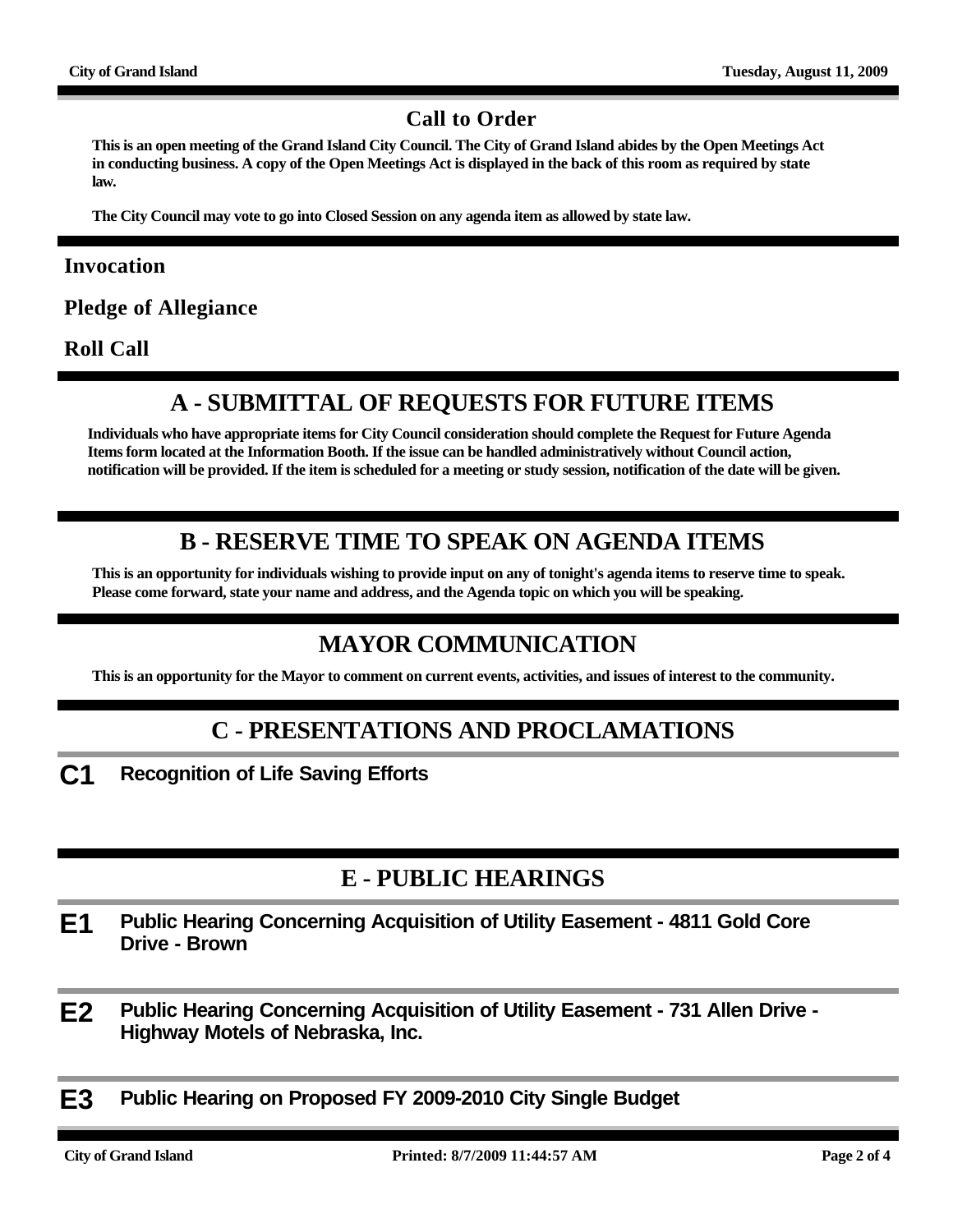**E4 Public Hearing on Community Redevelopment Authority (CRA) Budget**

*Are there any items the council would like removed from the consent agenda?*

#### **F - ORDINANCES**

**F1 #9228 - Consideration of Amendments to Chapter 5 of the Grand Island City Code Relative to Animals**

#### **G - CONSENT AGENDA**

- **G1 Approving Minutes of July 28, 2009 City Council Regular Meeting**
- **G2 Approving Re-Appointment of Doug Jensen to the Animal Advisory Board**
- **G3 Approving Request from Kelsey Scoggins, 103 West 22nd Street for Liquor Manager Designation for the United Veterans Club, 1914 West Capital Avenue**
- **G4 Approving Request of Fonner Park Exposition and Events Center, Inc. for Ratification of Election of Board of Directors**
- **G5 #2009-188 Approving Acquisition of Utility Easement 4811 Gold Core Drive Brown**
- **G6 #2009-189 Approving Acquisition of Utility Easement 731 Allen Drive Highway Motels of Nebraska, Inc.**
- **G7 #2009-190 Approving Pipeline Crossing and Encroachment Agreement at Husker Hwy. & UP Railroad Crossing for Water Main Project 2009-W-3 - Alda Water Main Project**